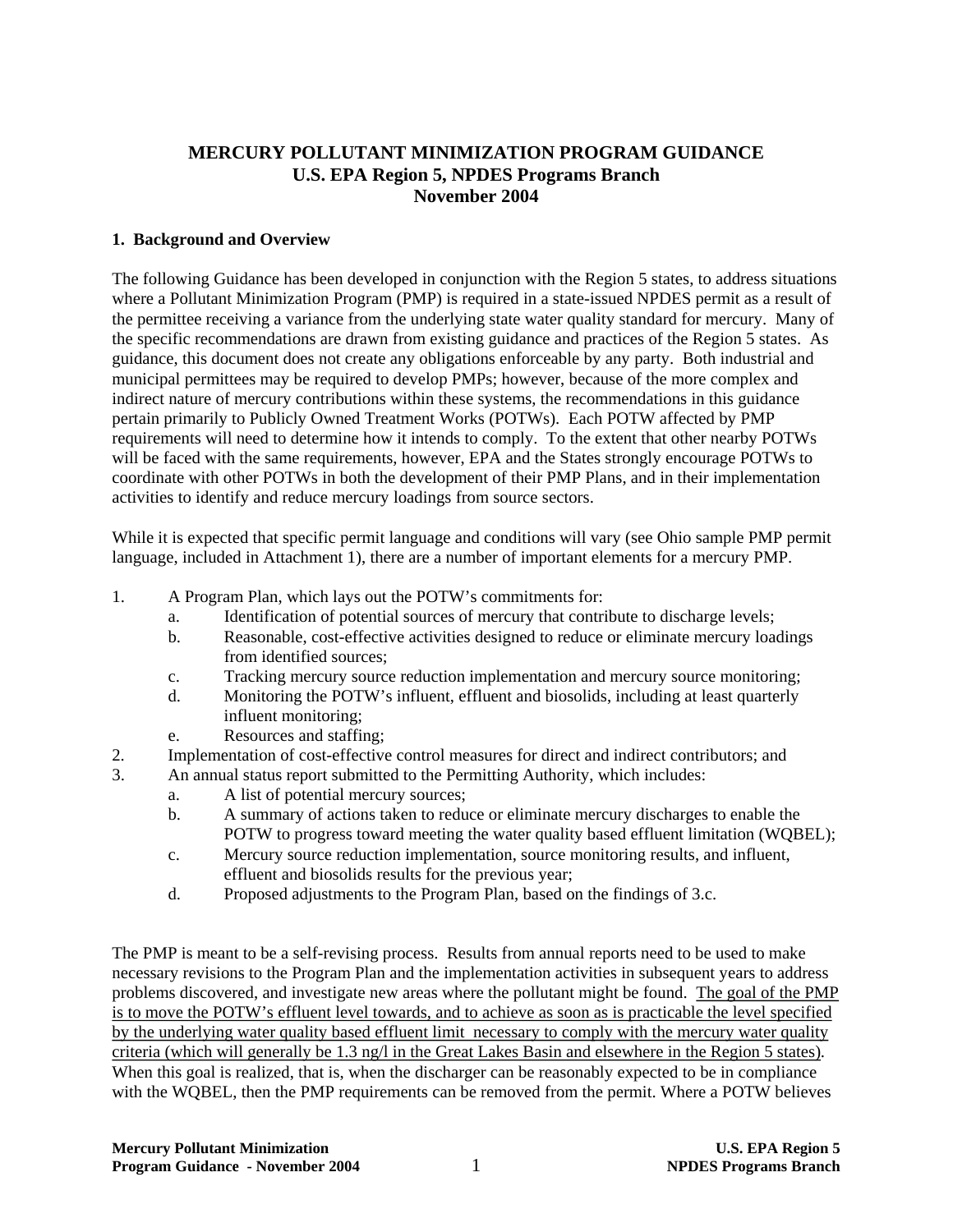it has identified all known sources of mercury, and has fully implemented control strategies with respect to those sources, yet remains unable to meet the underlying WQBEL, it should document those findings in its annual reports, and revise subsequent program plans accordingly. Each element is discussed below.

# **2. Program Plans**

# **2.1 Requirements to develop PMP Plans.**

Requirements to conduct initial monitoring and develop a mercury PMP will be included in a POTW's NPDES permit at the time of reissuance (where a variance has been granted concurrently), as a condition for receiving a variance from the water quality standard on which the water quality-based effluent limit for mercury is based, or as triggered by results showing a reasonable potential for violating water quality criteria, based on monitoring conducted during the life of the permit. States have generally been allowing six to eighteen months for development and submittal of Program Plans, depending on the extent to which the state requires additional data collection in support of the Plan, and the POTW's previous experience with regard to mercury minimization.

# **2.2 Identification of potential sources of mercury that contribute to discharge levels (to be updated at least annually).**

Sources of mercury within a POTW system can be identified using two basic methods: 1) review of existing information sources, and 2) sampling at various points within the sewer system. These activities can be done separately, but an initial review of types and locations of existing users within a system will help design a monitoring plan which focuses on the most potentially significant contributors. The Program Plan should therefore include a review of existing information regarding industrial, commercial and domestic users of a POTW system. For some source sectors, including most of those in the matrix in Table 1, all individual facilities should be considered likely sources of mercury. For others, such as manufacturing facilities or other Significant Industrial Users, review of production processes, materials usage and discharge information should be evaluated. Studies and other literature such as source sector analyses from other POTWs (see<http://www.epa.gov/Region5/air/mercury/mercury.html>and [http://delta-institute.org/pollprev/mercury/mercury.php\)](http://delta-institute.org/pollprev/mercury/mercury.php), and EPA development documents and Industrial Sector Notebooks on specific industrial categories can be useful sources of information.

Existing influent, effluent and biosolids data should also be evaluated, as well as other available information such as storm water inputs, groundwater (Inflow & Infiltration) inputs, and wastestreams or sewers tributary to the treatment plant. While some States and POTWs may be interested in establishing a mass balance of all mercury inputs so as to be able to characterize controllable versus uncontrollable contributions, it is recommended that the primary focus be on information indicating community sectors and/or geographic locations which are the source of potentially significant contributions.

# **2.3 Development of Control Strategies**

The Program Plan next should describe the POTW's prioritized approach for development of Control Strategies for various source sectors, based on review of existing data and the results of subsequent monitoring. The Plan should also describe any other mercury reduction activities which have already been carried out in a community, as these activities may be substantial and will form a base for the additional activities that will need to be done. At minimum, the sectors in Table 1 reflect direct dischargers of mercury to POTWs, and should be addressed as part of a POTW's mercury PMP. Consideration should also be given to addressing the sectors in Table 2. Although mercury is generally not directly released to POTWs from these sources, they may still pose a significant threat to a POTW's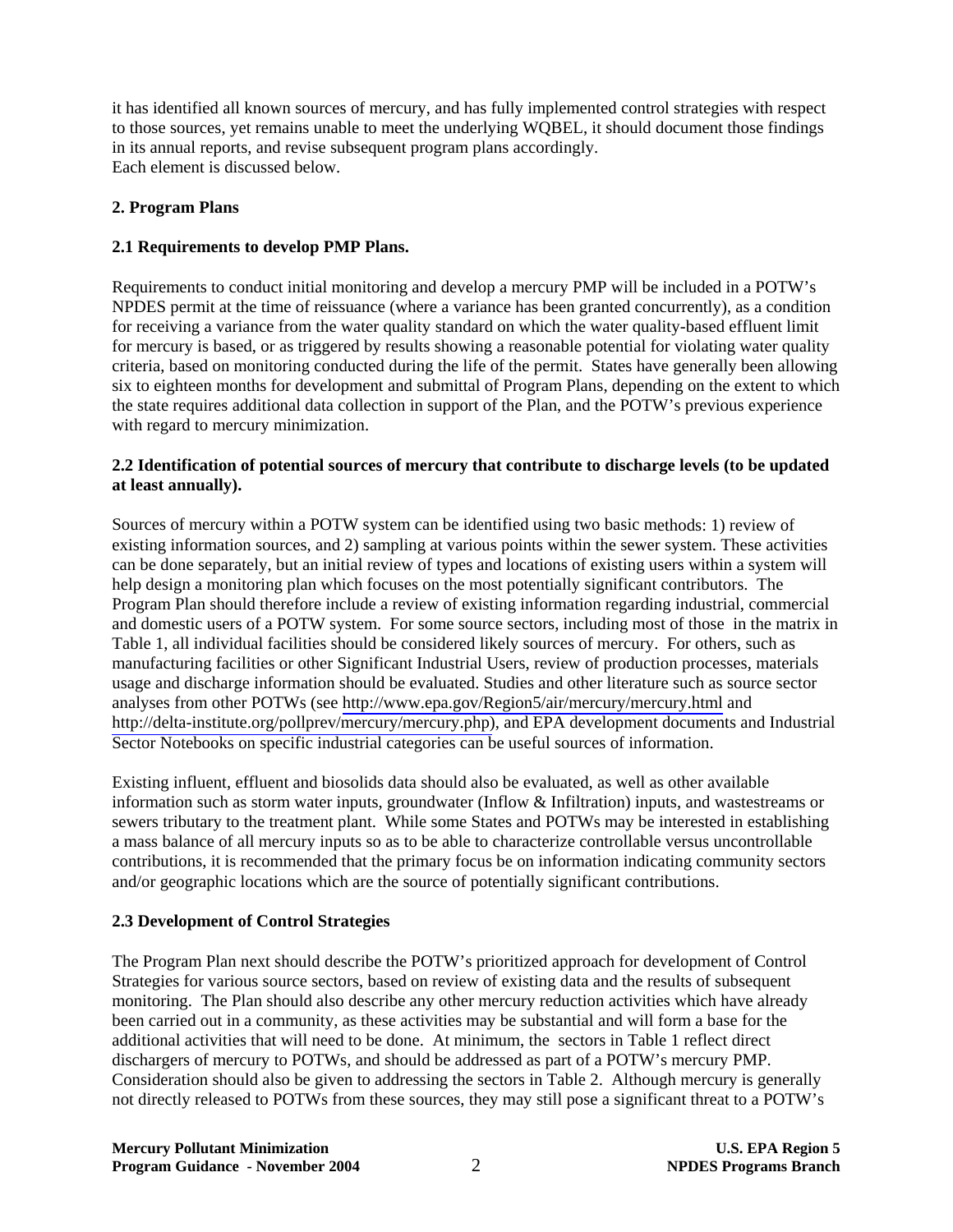compliance with its mercury effluent limits. Accidental breakage of mercury-containing devices such as thermometers, while infrequent, may be enough to increase short-term loadings to a POTW. Where a POTW also receives stormwater runoff, mercury levels could be elevated if mercury-containing devices are left at locations such as demolition sites or scrap yards. **NOTE: While we believe that all of the activities listed in Table 1 can be valuable tools in reducing mercury discharges, specific activities and performance measures chosen by a POTW may vary from those recommended below in order to most efficiently implement effective mercury reduction outreach or other controls. These recommendations are based on current information and experience. They may be reevaluated if sector-specific or other relevant national guidance is developed.** Ultimately, activities should be selected by a POTW as part of its mercury control strategy based on the potential of those activities to reduce mercury loadings to its sewer system, and thus to its effluent and biosolids. Whatever approach is taken initially, progress should be monitored with respect to both participation levels and mercury loading reductions. This tracking may indicate the need to change course as necessary for a given sector.

In addition to describing the proposed activities for each sector, the Plan should also include a schedule for implementation which identifies milestones as appropriate.

| <b>Sector</b>                                                         | <b>Activity</b>                                                                                                                                                                                                                                                                                           | <b>Performance Measure</b>                                                                                                                                                                                                      | Goal                                                                                    |
|-----------------------------------------------------------------------|-----------------------------------------------------------------------------------------------------------------------------------------------------------------------------------------------------------------------------------------------------------------------------------------------------------|---------------------------------------------------------------------------------------------------------------------------------------------------------------------------------------------------------------------------------|-----------------------------------------------------------------------------------------|
| <b>Medical-Hospitals,</b><br>clinics, nursing<br>homes, veterinarians | -Mail AHA BMP literature<br>-Workshops<br>-Onsite visits<br>-BMP requirements<br>-Permits                                                                                                                                                                                                                 | Date/content<br><b>Participation Reduction</b><br>Progress, quantity recycled<br>Adoption/implementation                                                                                                                        | -Mercury-free<br>wherever<br>practicable<br>-Spill management                           |
| <b>Dental clinics</b>                                                 | -Mail appropriate BMP<br>literature<br>-Mtgs with dentists<br>-Onsite visits<br>$-Survey(s)$<br>-Adherence to ADA's BMPs<br>(voluntary or mandatory)<br>-Mercury recycling (voluntary or<br>mandatory)<br>-Adoption of removal equipment<br>meeting ISO standards<br>(voluntary or mandatory)<br>-Permits | Date/content<br>Participation<br>Adoption/implementation<br>Quantity recycled<br>Adoption/implementation<br>[Note: Certain facilities do<br>not use or generate mercury,<br>and some measures may not<br>be applicable to them] | -Capture and<br>recycle mercury<br>used or generated<br>-Minimize mercury<br>discharges |
| <b>Schools-Secondary</b>                                              | -Mail BMP literature<br>-Workshops<br>-Onsite visits<br>-Permits                                                                                                                                                                                                                                          | Date/content<br>Participation<br>Reduction progress<br>Quantity of mercury<br>recycled                                                                                                                                          | -Mercury-free<br>wherever<br>practicable<br>-Spill management                           |

**Table 1 - Direct Contributors to Address in Mercury PMPs**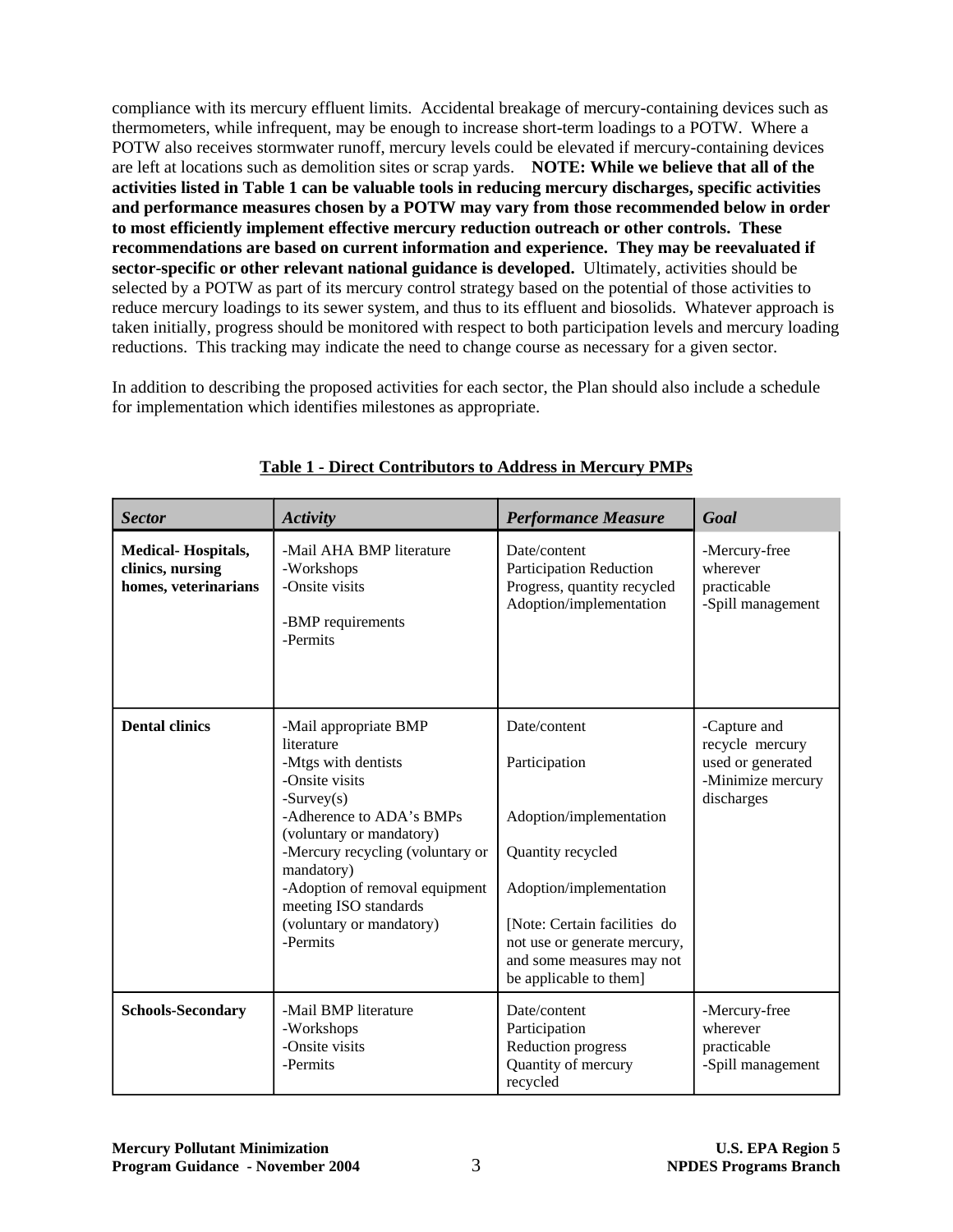| <b>Sector</b>                                                                        | <b>Activity</b>                                                                                                                                                         | <b>Performance Measure</b>                                            | Goal                                                                                                        |
|--------------------------------------------------------------------------------------|-------------------------------------------------------------------------------------------------------------------------------------------------------------------------|-----------------------------------------------------------------------|-------------------------------------------------------------------------------------------------------------|
| Schools-<br>Colleges/Technical,<br><b>laboratories</b>                               | see Medical and School sectors                                                                                                                                          | see Medical and School<br>sectors                                     |                                                                                                             |
| Other industries and<br>businesses with<br>potential for<br>mercury<br>contributions | -Mail chemical/equipment<br>literature<br>-Onsite visit during<br>pretreatment inspection<br>Application of local limits<br>and/or require BMPs/IU PMP<br>in IU permits | Date/content<br>Reduction progress<br>Quantity of mercury<br>recycled | -Phaseout of<br>mercury containing<br>devices and<br>chemicals<br>-Spill management                         |
| POTWs, other<br>municipal<br>departments and<br>agencies, hauled<br>waste            | -Evaluate chemical<br>/equipment usage<br>-Evaluate domestic and<br>nondomestic wastes hauled to<br>POTW, see activities from other<br>sectors as appropriate           | Reduction progress<br>Quantity recycled                               | -Phaseout of<br>mercury containing<br>devices and<br>chemicals<br>-Spill management                         |
| <b>General public</b>                                                                | -Promote mercury clean sweeps<br>-Displays at community events<br>- Public Service<br>Announcements<br>-Outreach at schools<br>-Establish local mercury<br>website      | Date/contents<br>Quantity of mercury<br>recycled<br>Website hits      | -Reduced use of<br>mercury containing<br>products<br>-Recycling of<br>mercury products<br>-Spill management |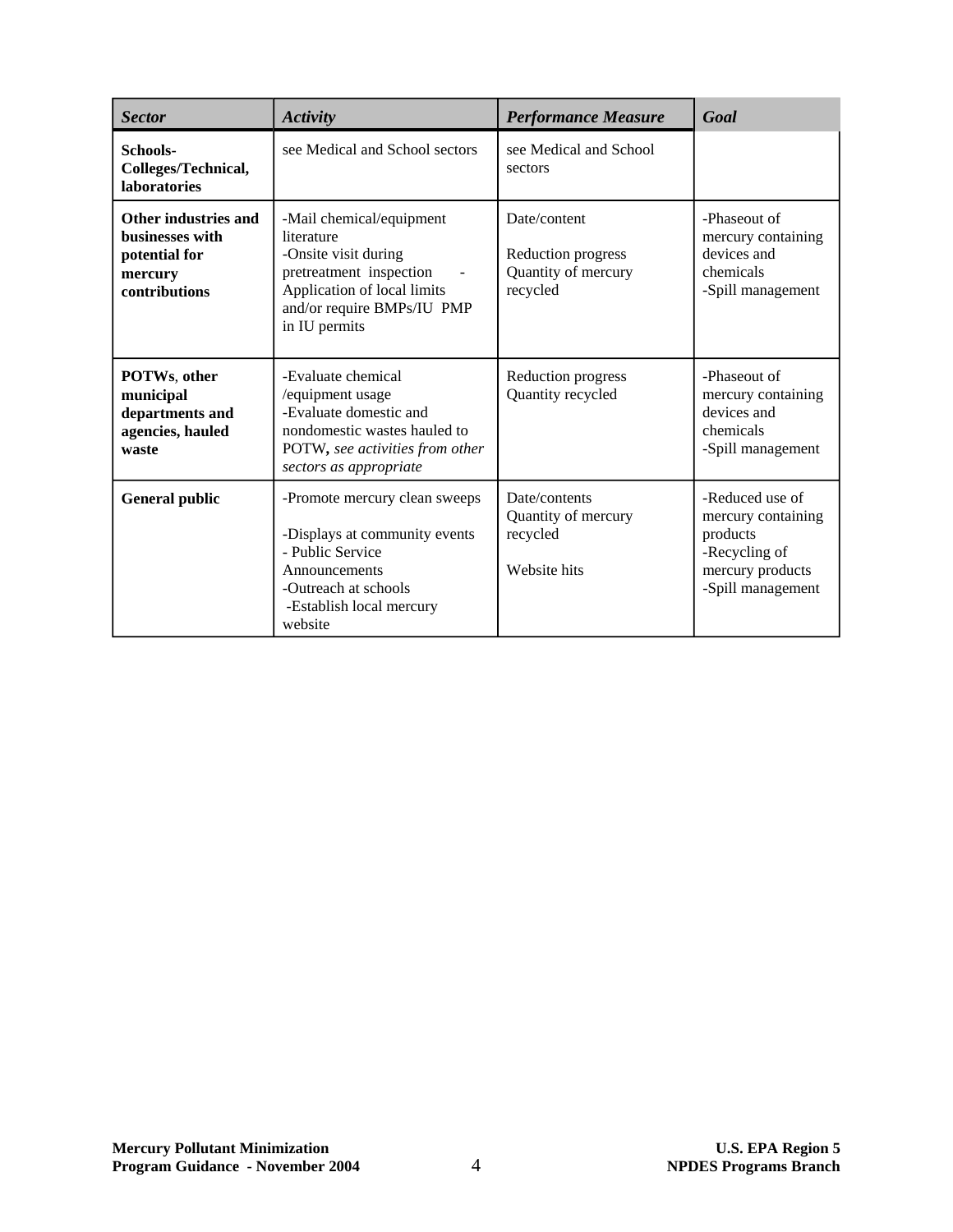| <b>Sector</b>                                                                    | Activity                                                                                                                 | <b>Performance Measure</b>                                                             | Goal                                               |
|----------------------------------------------------------------------------------|--------------------------------------------------------------------------------------------------------------------------|----------------------------------------------------------------------------------------|----------------------------------------------------|
| <b>Thermostats-</b><br><b>HVAC</b><br>Wholesalers/Contract<br>ors, Retail stores | -Mail Thermostat Recycling<br>Corp. literature<br>-Workshop<br>-Trade assoc. coordination<br>-Onsite visits<br>-Surveys  | Date/content<br>Participation<br>Recycling progress<br>Quantity of mercury<br>recycled | -All captured and<br>recycled<br>-Spill management |
| <b>Automobile and</b><br>appliance switches                                      | -Onsite visits-service centers<br>-Replace hood/trunk switches<br>-Onsite visits-scrap yards<br>-Clip & Recycle switches | Date/content<br>Participation<br>Quantity recycled                                     | -All captured and<br>recycled<br>-Spill management |
| Dairy manometers                                                                 | -Mail information<br>-Promote use of non-mercury<br>manometers                                                           | Date/content<br>Participation<br>Quantity recycled                                     | -All captured and<br>recycled<br>-Spill management |
| <b>Outside POTW</b><br>boundaries                                                | see all sectors above                                                                                                    | see all sectors above                                                                  | see all sectors above                              |

**Table 2 - Indirect Contributors to Address in Mercury PMPs** 

# **2.3.1. Stakeholder Engagement**

To be Effective, control strategies should be tailored to the specific source sector. These strategies will need to include forming partnerships with stakeholders such as trade associations, industrial or commercial representatives, local solid and hazardous waste officials, municipal and county health officials, POTW treatment plant and pretreatment staff, environmental or other public interest organizations, technical assistance providers, academics, equipment vendors, analytical labs that run mercury samples, mercury recyclers and others. Participation in statewide or regional efforts (e.g. state dental or hospital associations**,** state and local school agencies and boards) will also greatly improve a POTW's ability to provide outreach and education to association members within its jurisdiction. In addition, local recognition of successful facility or sector mercury reduction activities has proven to be a popular means of encouraging facility participation, and should be strongly encouraged.

POTWs and other municipal departments can be sources of mercury, and can serve as role models for addressing mercury in their communities (see references under wastewater treatment plants and municipal departments).

Collection programs for community residents (e.g. bulk mercury from dentists, thermometer take-backs) have proven effective in removing stocks of mercury from the community that could otherwise end up in wastewater or the solid waste stream, and serve to raise awareness for the importance of mercury reduction efforts. The availability of mercury recycling vendors, whether public or private, is crucial to the success of these collection programs as well as recycling from other sectors, and should be identified, and established if necessary, early in program planning and implementation.

While existing authority should generally be adequate, legal authority issues may need to be considered for some of the strategies. For example, POTWs should evaluate their legal authority to ensure that they are able to require Industrial Users to: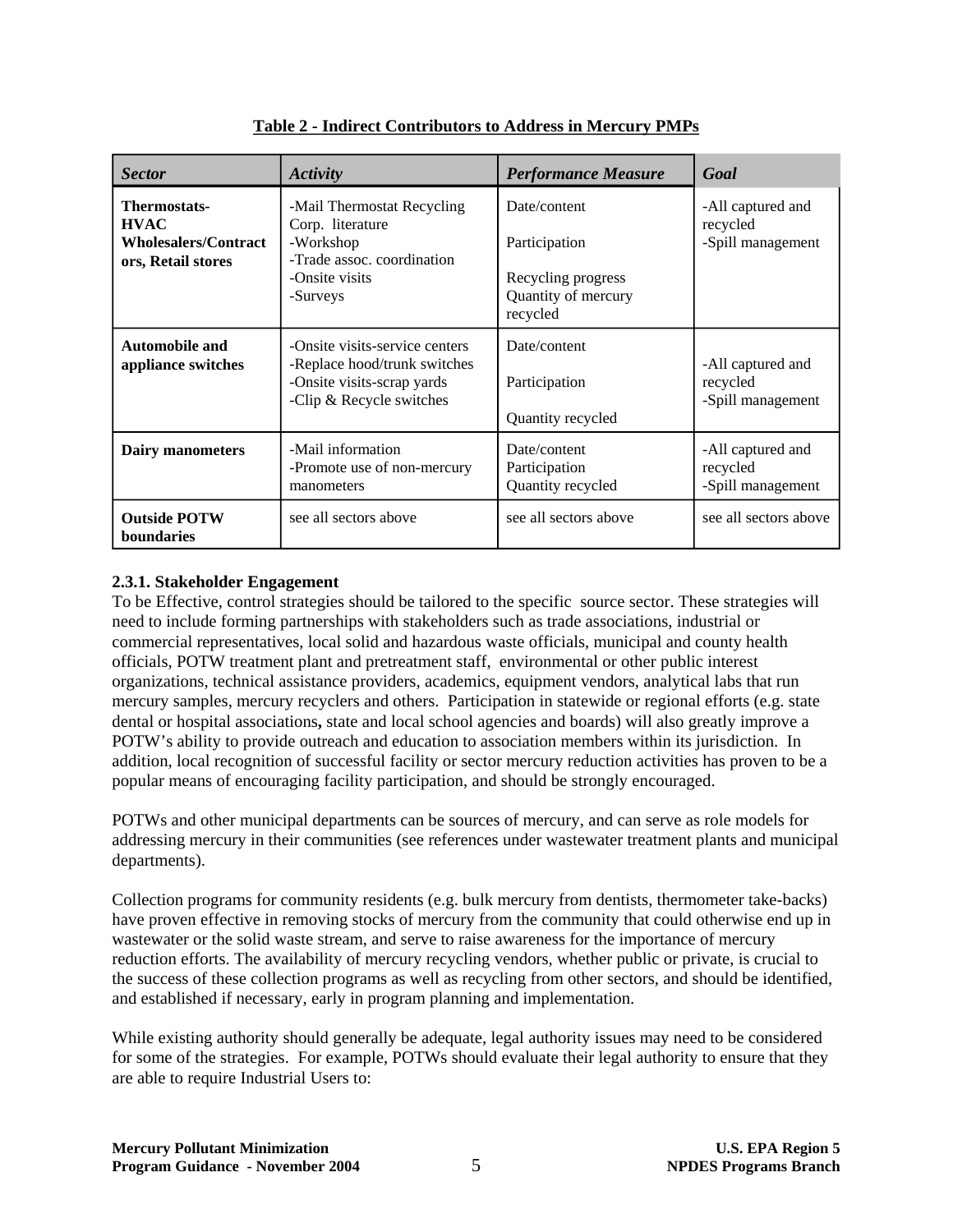- Develop mercury minimization plans;
- Comply with narrative BMP requirements;
- Apply numeric local limits to non-significant industrial users; and
- Permit non-significant industrial users.

In order to improve the efficiency of educational outreach and mercury product recycling efforts, municipalities should be encouraged to collaborate with others in their area in the preparation and implementation of Mercury PMPs, at least with respect to the control strategies.

### **2.4 Monitoring of potential sources of mercury**

In addition to review of existing information, PMP plans should also lay out a POTW's plans for monitoring known and suspected sources of mercury. POTW monitoring of source reduction activities using the types of performance measures included in Tables 1 and 2 is one way for both the POTW and states to determine whether a POTW is meeting its PMP commitments. For example, Wisconsin has established a goal of schools becoming mercury-free. POTWs would be able to monitor and report their progress towards this goal by reporting the number of schools within their jurisdiction, the number of mercury assessments conducted at these schools, and the number that have become mercury free. Where this approach is taken, it is recommended that some spot-test or random sampling program be maintained to measure progress of educational programs, and to identify any odd "hot spots" that may show up.

POTWs should consider determining the baseline level of BMP implementation for various sectors, which may be important in establishing the potential mercury load reductions for these sectors.

The Water Quality Guidance for the Great Lakes System, 40 CFR 132, Appendix F, Procedure 8.D. requires semi-annual monitoring of potential sources of the subject pollutant, and quarterly monitoring of the wastewater treatment plant influent where a PMP is required due to a water quality-based effluent limit being below the quantification level. While the PMP and associated monitoring requirements in the federal Great Lakes rules are not directly applicable for state-issued mercury variances, they should nonetheless be considered in development of an effective monitoring plan.. Where there are large numbers of individual sources (like residential areas), representative sampling could be conducted to determine how much a given type of source adds to the system load, and to gauge the effectiveness of outreach efforts. In some situations, monitoring methods other than chemical analysis (such as mass- or materials-balance, which rely on assumptions of loadings per individual source rather than chemical analysis) may be appropriate, such as where there are a large number of facilities with low individual loadings, where individual effluent monitoring on a large scale is impractical, or for episodic dischargers such as dentists. In general, the plan should lay out a monitoring schedule that will allow the permittee to establish baseline levels, determine the effectiveness of various activities and track progress of the PMP.

To ensure that potential sources are not missed, it is also recommended that plans include an in-sewer monitoring scheme that begins with sampling main sewers coming into the treatment plant, and working back through the system to identify particular sources. This may need to include sampling of sediments within sewers or drainage ditches tributary to the sewers to determine if in-place pollutants are contributing to the loading.

Sampling and analytical methods used in conducting these monitoring plans may vary, based on the purposes for which the data will be used, and the location of the sample within the POTW. Given the need to compare results with variance-based limits and the underlying water quality-based effluent limits, methods 1669 and 1631 will need to be used for effluent monitoring. However, while these methods can be successfully run on Industrial User effluents and other points within a POTW, less sensitive methods and less-strict sampling protocol may be appropriate for some influent or collection system samples.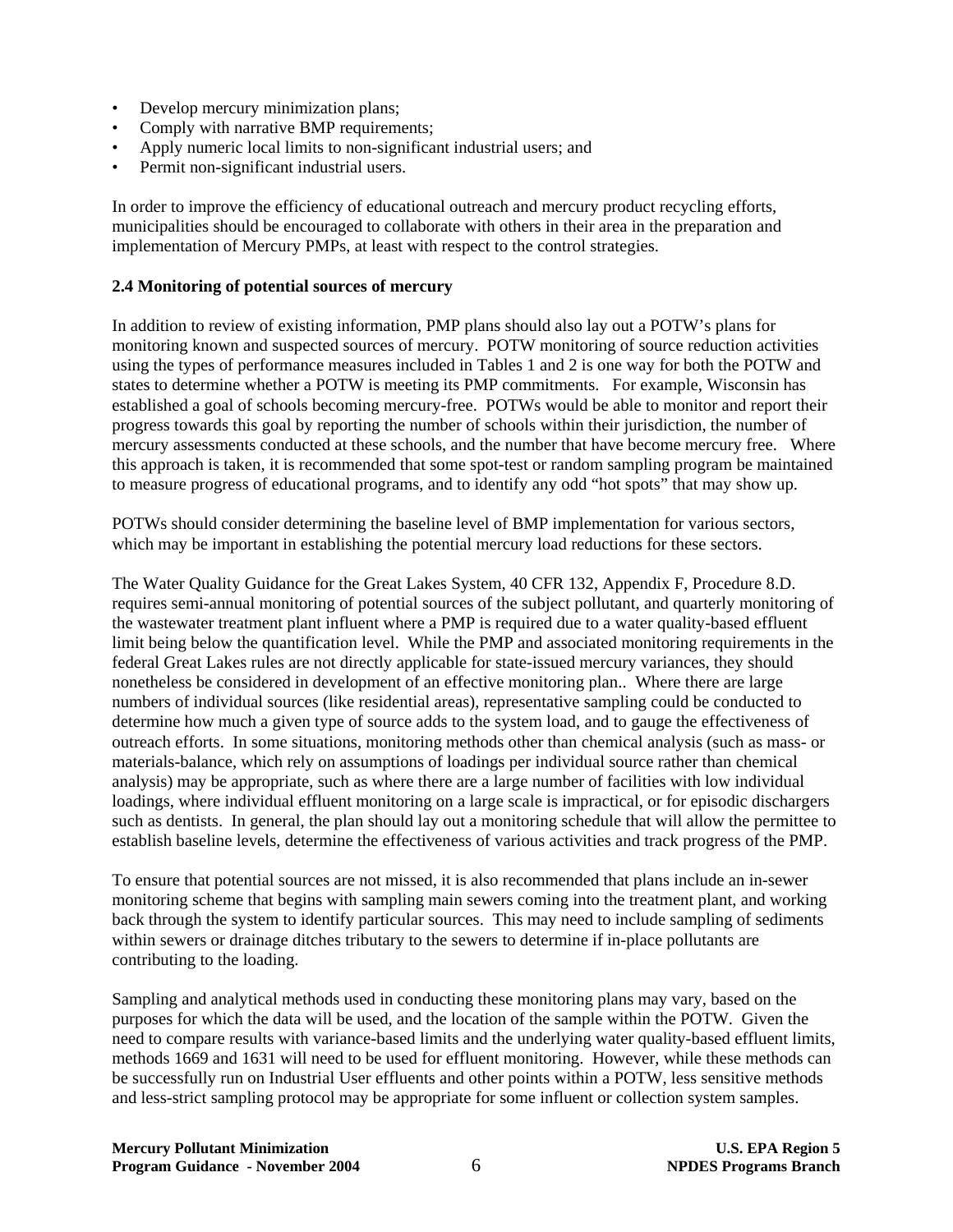POTW influent levels are commonly in the 50 to 200 ng/L range. Collection system samples may be higher in certain parts of the system. EPA Methods 1669 and 1631 are performance based. This means that " alternate procedures may be used so long as these procedures are demonstrated to yield reliable results." Stated another way, less stringent procedures may be used as long as contamination levels are maintained at acceptable levels and sensitivity and other quality control requirements are maintained.

- Sample contamination Method 1631E, Section 9.4.5.2 indicates that the field blank concentration must be no greater than 0.5 ng/L or one-fifth the level in the associated sample, whichever is greater.
- Method sensitivity Method 1631E, Section 9.1.2.1 indicates that the Method Detection Limit (MDL) of the method used must be no greater than 0.2 ng/L or one-third the regulatory compliance level, which ever is greater.
- Other quality control Requirements in Method 1631 regarding standards, method blanks, matrix spikes and matrix spike duplicates must still be followed.
- High concentration samples Whenever possible, laboratories should be notified when high concentration samples are being submitted so they can select less sensitive procedures or perform necessary dilutions. Failure to identify high concentration samples may compromise the quality of low level results and shut down the instrument for extended periods while the laboratory decontaminates the system.
- Use of Less Sensitive Methods Although samples may be diluted to bring sample concentrations into the working range for method 1631, it is also appropriate to select less sensitive methods for higher concentration samples. Section 9.1.2 of method 1631E allows certain modifications of the method when less sensitivity is required. Laboratories may substitute the detector with a cold vapor atomic absorption system (CVAAS) similar to that used in method 245.1. The initial preconcentration on the gold amalgam may be omitted, making the method functionally equivalent to method 245.7. For samples expected to have concentrations in excess of 500 ng/L (0.5 ug/L), the traditional dilutional method 245.1 can be useful. However, be aware that the potassium permanganate used in the method acts as a mercury scavenger, so results may have a high bias.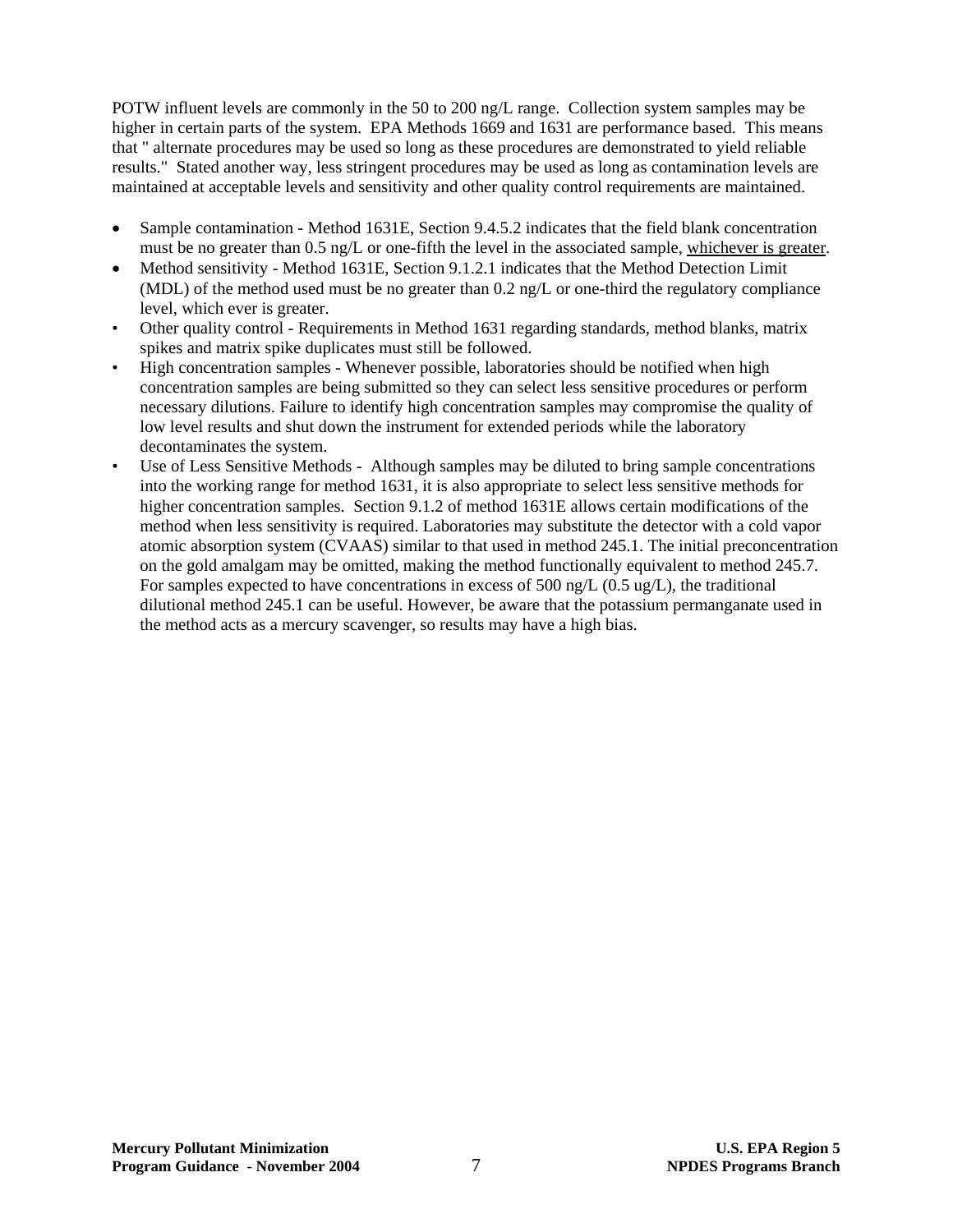# **Typical Mercury Concentrations and Method Options For Wastewater Sources**

*[Estimates based on WDNR observations]* 

| <b>Source</b>                                                         | <b>Typical Concentration</b>                              | <b>Method Options</b>                                                                                            |
|-----------------------------------------------------------------------|-----------------------------------------------------------|------------------------------------------------------------------------------------------------------------------|
| <b>POTW</b> wastewater influent                                       | $50 - 500$ ng/L                                           | 1631 (dilution)<br>1631 modified (245.7*)                                                                        |
| <b>POTW</b> wastewater effluent                                       | $1 - 20$ ng/L                                             | 1631                                                                                                             |
| <b>POTW</b> sludge or biosolids                                       | $0.2 - 30$ mg/Kg (dry weight)                             | SW 846-7471B                                                                                                     |
| <b>POTW Collection System</b>                                         | 50 - 1000 ng/L                                            | 1631 (dilution)<br>1631 modified (245.7)<br>1631 modified (CVAAS)<br>245.1 (optimized & dedicated<br>instrument) |
| Industrial Effluent -general                                          | Variable                                                  | 1631<br>1631 modified (245.7)<br>1631 modified (CVAAS)                                                           |
| Industrial Effluent - mercury<br>process or contaminated<br>feedstock | Variable                                                  | 1631 modified (245.7)<br>1631 modified (CVAAS)<br>1631 (dilution)<br>245.1                                       |
| <b>Surface Water</b>                                                  | $0.2 - 10$ ng/L                                           | 1631                                                                                                             |
| Dental office discharge **                                            | episodic discharges ranging<br>from 1,000-12,000,000 ng/L | 245.1<br>1631 modified (CVAAS)<br>1631 modified (245.7)                                                          |

**\*\*** *Seattle Metro 1991; Massachusetts (MWRA) 1997; Barrucci (San Francisco) 1992, 1993; Pima County, AZ, 1991.* 

Additional details on appropriate sampling and analytical procedures are discussed in WDNR's Guidance for Collecting Samples for Total Mercury Analysis to Meet Wastewater Permit Requirements in Wisconsin sampling guidance, (attachment 2).

# **2.5 Resources and Staffing**

Lastly, Program Plans need to summarize the resources and staff that will be committed to implementation of mercury PMPs. Specifically, Plans should indicate the source and amount of funding that will be available to carry them out. They should also include the number and position of Full Time Equivalents that will be devoted to PMP implementation. Where other POTWs, municipal agencies, or trade associations will be helping to plan or implement mercury reduction activities, those resources and staffing estimates should be included as well.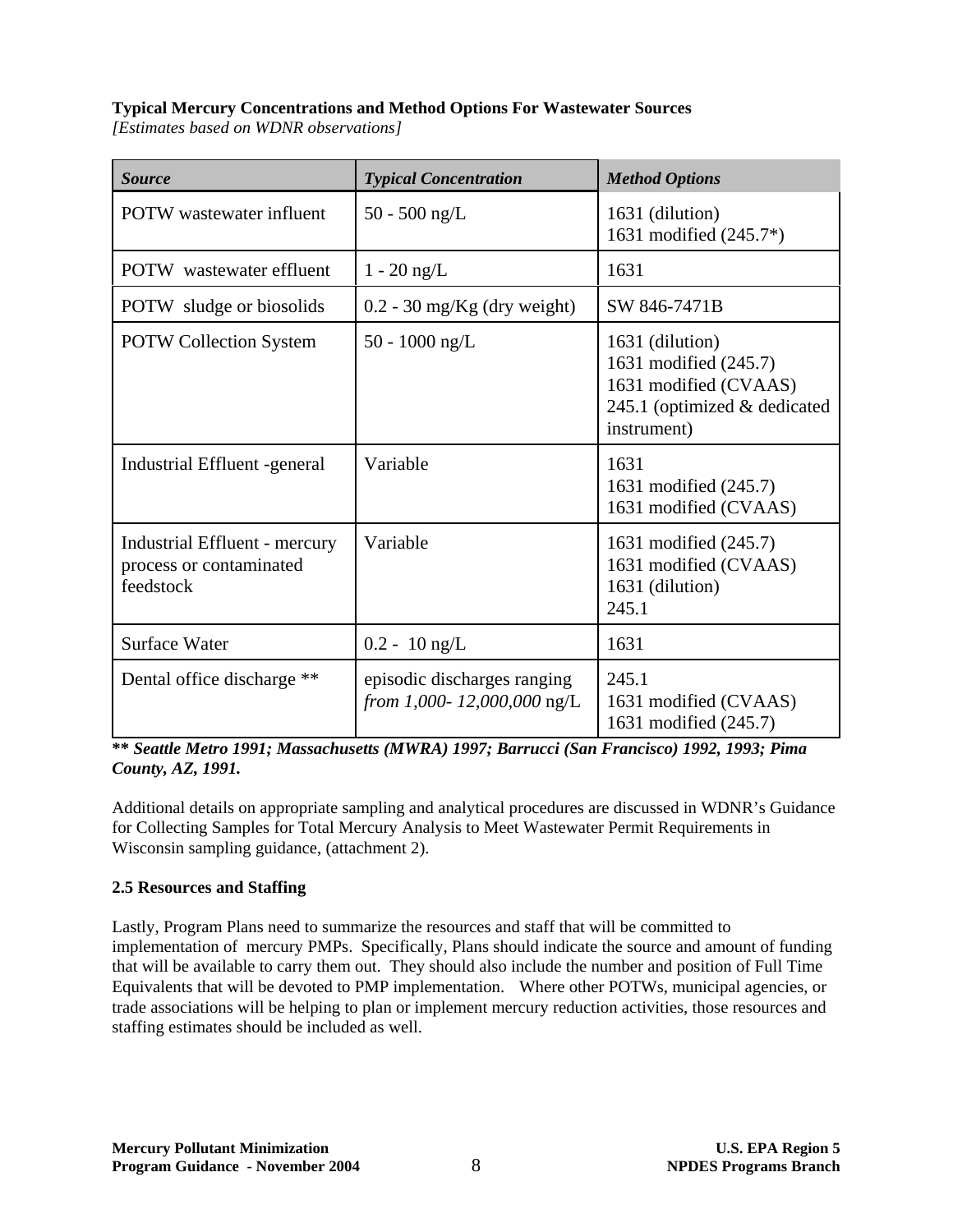## **2.6 State approval of the plans**

The states will be reviewing and approving POTW PMP plans to ensure that implementation moves the POTW towards the goal of maintaining mercury concentrations at or below the WQBEL. As indicated in section 2.1, POTWs will generally be required to submit proposed plans within a reasonable period of time (typically 6-18 months) from reissuance of the POTW's NPDES permit, or as required by the permitting authority as a condition for receiving a variance.

Proposed plans should be reviewed based on addressing the specified elements discussed above. As indicated above, proposing activities in the "indirect contributors" section (Table 2) should generally not be accepted *instead of* activities in the "direct contributors" section (Table 1), although the value of addressing those additional sectors should be considered as part of the evaluation of adequacy of the overall plan. Similar consideration should be given to activities that address sources outside a POTW's jurisdictional boundaries. POTWs would need to address comments and make necessary revisions prior to state approval of the plans. Upon plan approval, implementation would be required as a condition of the POTW's NPDES permit. POTWs are encouraged, however, to begin implementation activities such as monitoring, outreach to dischargers and internal audits prior to final approval, or prior to a PMP being required.

An example of a PMP developed by a POTW in Michigan is included in Attachment 3.

# **3. Program Implementation**

Upon approval of its Plan, the POTW will be responsible for carrying out and tracking implementation of its source reduction strategies, and conducting the specified monitoring. While U.S. EPA, the states and others are engaged in identifying the best approaches for addressing mercury sources in the various sectors, much work has been done in this area. POTWs should be encouraged to review available information, and to the greatest extent possible adopt approaches that others have found to be effective. Several of the States in Region 5 have already identified materials that can be used or revised as necessary for distribution to sources in several sectors; these materials are referenced in references and websites below. Other sources of mercury pollution prevention and waste minimization information are available at [http://www.epa.gov/Region5/air/mercury/mercury.html.](http://www.epa.gov/Region5/air/mercury/mercury.html)

# **4. Annual status reports**

PMP reports are an important element of state approved plans, and will generally be required to be submitted one year after the Program goes into effect, and annually thereafter. For POTWs with pretreatment programs, these reports can be submitted with their Annual Pretreatment Report. Reports should include a summary of potential sources of the pollutant, a summary of all source control activities, and results of source reduction monitoring and wastewater sampling for the previous year. Proposed adjustments to the Program should also be included.

# **4.1 Potential mercury sources**

The annual report should identify individual facilities or targeted groups within the various sectors covered by the plan. A list of new potential sources that have been identified as a result of monitoring or other evaluation should also be provided. Status of these facilities with respect to the goals laid out for the different sectors should be provided, as described in section 4.3 below.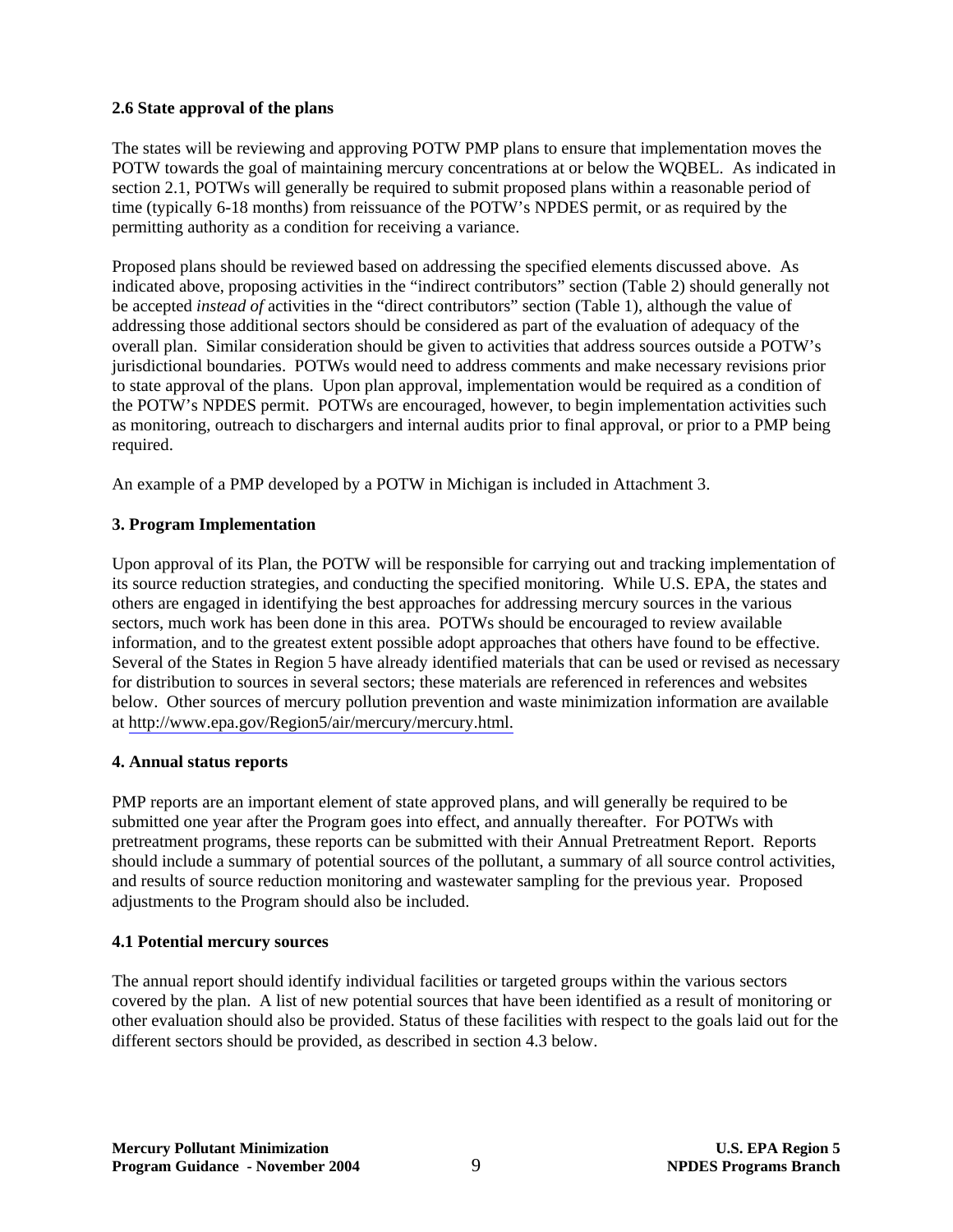## **4.2 Summary of actions taken to reduce or eliminate mercury discharges**

This section would include actions taken in response to monitoring results discussed below, and in furtherance of the control strategies laid out in the Plan. Progress with respect to identified goals for the various sectors should be discussed. If no actions were taken to address an identified source or sector, an explanation should be provided. Historic mercury source reduction activities, as well as *recent* actions taken in the last year, should be included in this summary. This will give the municipality credit for all their activities to date regarding the various sectors, and will facilitate review of the annual report.

## **4.3 Source Reduction and Wastewater Monitoring results**

All mercury data collected during the previous year should be included with the annual report. This would include tracking of source reduction activities with respect to established sector-specific performance measures as discussed in section 2.4, as well as influent, effluent, biosolids data, and data collected from potential sources. Sampling dates, method of analysis, the laboratory name, and appropriate units should accompany any wastewater monitoring results.

The Water Quality Guidance for the Great Lakes System calls for at least quarterly influent monitoring for POTWs implementing PMPs. Several of the states have viewed this as a minimum requirement for both influent and effluent, but have required additional, generally monthly monitoring, for larger POTWs (those with flows of greater than 5 million gallons per day). In addition, these states have generally required biosolids monitoring from one to four times per year, with the frequency varying based on the volume of biosolids generated. Collection of biosolids data is important in tracking progress in reducing mercury releases to the environment; tracking effluent levels alone will not fully indicate progress in reducing mercury releases to the environment.

## **4.4 Revision of plans**

Finally, the Annual Report would need to include any proposed adjustments to a POTW's Program Plan where municipal activities have not been implemented as originally agreed to, source reduction implementation has not occurred, or source reduction implementation has occurred, but has not been effective in reducing mercury discharges (after accounting for sample variability).

### **5. Compliance determinations under state NPDES programs**

Compliance with the permit provisions for a POTW with mercury limitations based on a variance from the water quality standard would be determined by evaluating two components of the permit. First, the concentration in the POTW's effluent would be compared to the currently achievable level as established through the state's variance process. Second, the facility would need to be in compliance with the PMP requirements of the permit. Specifically, it would need to have developed the PMP Plan, and then fulfilled the commitments established and agreed to in the approved Plan. After approval of the initial plan, compliance would be evaluated primarily through review of the annual status report, to determine whether the POTW had adequately identified known and potential mercury sources, had carried out the activities it committed to, and had satisfied the specific source reduction and wastewater monitoring requirements. Evaluations for subsequent years would need to take into account revisions described in the previous year's annual report. Where a POTW has coordinated with other POTWs, the reports from the communities should be reviewed as a group.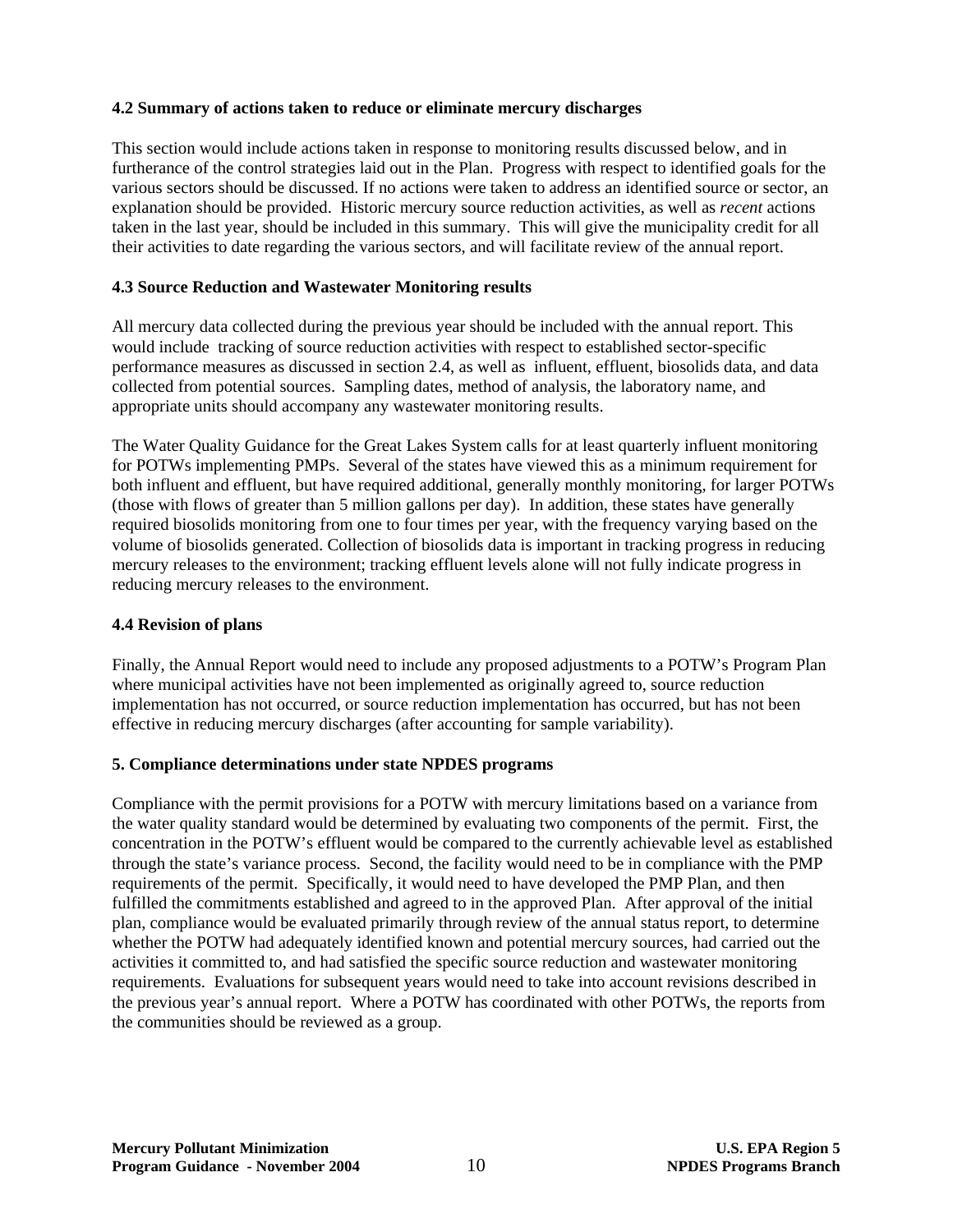## **6. Approaches to Establishing Local Limits for Mercury**

## **6.1 Background on local limits**

Local limitations are generally developed by POTWs to implement the general and specific prohibitions of the General Pretreatment Regulations, 40 CFR 403, and are established to prevent discharges that cause pass through, interference, or which threaten worker health and safety. EPA's Local Limits Development Guidance (EPA 833-R-04-002A, July 2004) identifies fifteen pollutants, including mercury, which are presumed to be pollutants of concern, and should be evaluated to determine whether local limits should be established. Where established, local limits for mercury and other pollutants are typically expressed as daily maximum and/or a longer term average concentration.

The National Pretreatment Program, and the underlying General Pretreatment Regulations apply to Industrial Users (IU). An IU is defined as a source of indirect discharge, which in turn is defined as the introduction of pollutants into a POTW from any nondomestic source regulated under Section 307(b)(c) or (d) of the Clean Water Act (40 CFR 403.3(g)). Thus, all non-domestic users of a POTW, which would be considered any user except for a household or dwelling unit, are considered Industrial Users, and are thus subject to Pretreatment Standards and Requirements. And while many POTWs have established local limits for mercury, with some applying these limits to hospitals and other Significant Industrial Users (SIU), mercury local limits have generally not been enforced against "commercial" facilities such as dental clinics, schools, etc. Where these facilities have been addressed, it has generally been through voluntary outreach and education efforts. As discussed in this PMP guidance, promotion of voluntary source reduction will remain an integral part of PMPs. In order to increase participation in implementing Best Management Practices and other source reduction strategies to achieve the greatest possible mercury reductions, however, POTWs will need to consider application of local limits for these commercial users.

### **6.2 Best management practices (BMPs) as local limits**

Ensuring compliance by all industrial and commercial facilities within a POTW's jurisdiction with uniform concentration-based mercury limits will generally not be desirable or feasible. As an alternative, some POTWs have established mercury limits that apply to all IUs, but then establish alternative methods that can be used by certain commercial or industrial sectors to demonstrate compliance with the limits.

The issue of using requirements for Best Management Practices instead of or in addition to numeric local limits was addressed in EPA's Pretreatment Streamlining Proposal (64 FR 39563, July 22,1999). As discussed in that proposal, the Pretreatment Regulations do not specifically address the use of BMPs as local limits, and are not clear as to whether BMPs can satisfy current requirements for development and implementation of local limits. However, as pointed out in the proposal, The Guidance Manual on the Development and Implementation of Local Discharge Limitations Under the Pretreatment Program (EPA 833/B-87/202, December 1987) provides general information on the use of BMPs as local limits. Specifically, the guidance explains, ``The development and implementation of numeric local limits is not always the only appropriate or practical method for preventing pollutant pass through and interference, or for protecting POTW worker health and safety. Control of chemical spills and slug discharges to the POTW through formal chemical or waste management plans can go a long way toward preventing problems. A local requirement for an IU to develop and submit such a plan can be considered as a type of narrative local limit and can be a useful supplement to numeric limits.''

Recognizing that some POTWs are already using BMPs to control certain wastewater discharges where they found it impractical to apply a numeric effluent limit, EPA proposed to clarify that best management practices developed by POTWs may serve as local limits required by 40 CFR 403.5(c)(3), and that such BMPs would be enforceable under 40 CFR 403.5(d). While this clarification has not yet been finalized,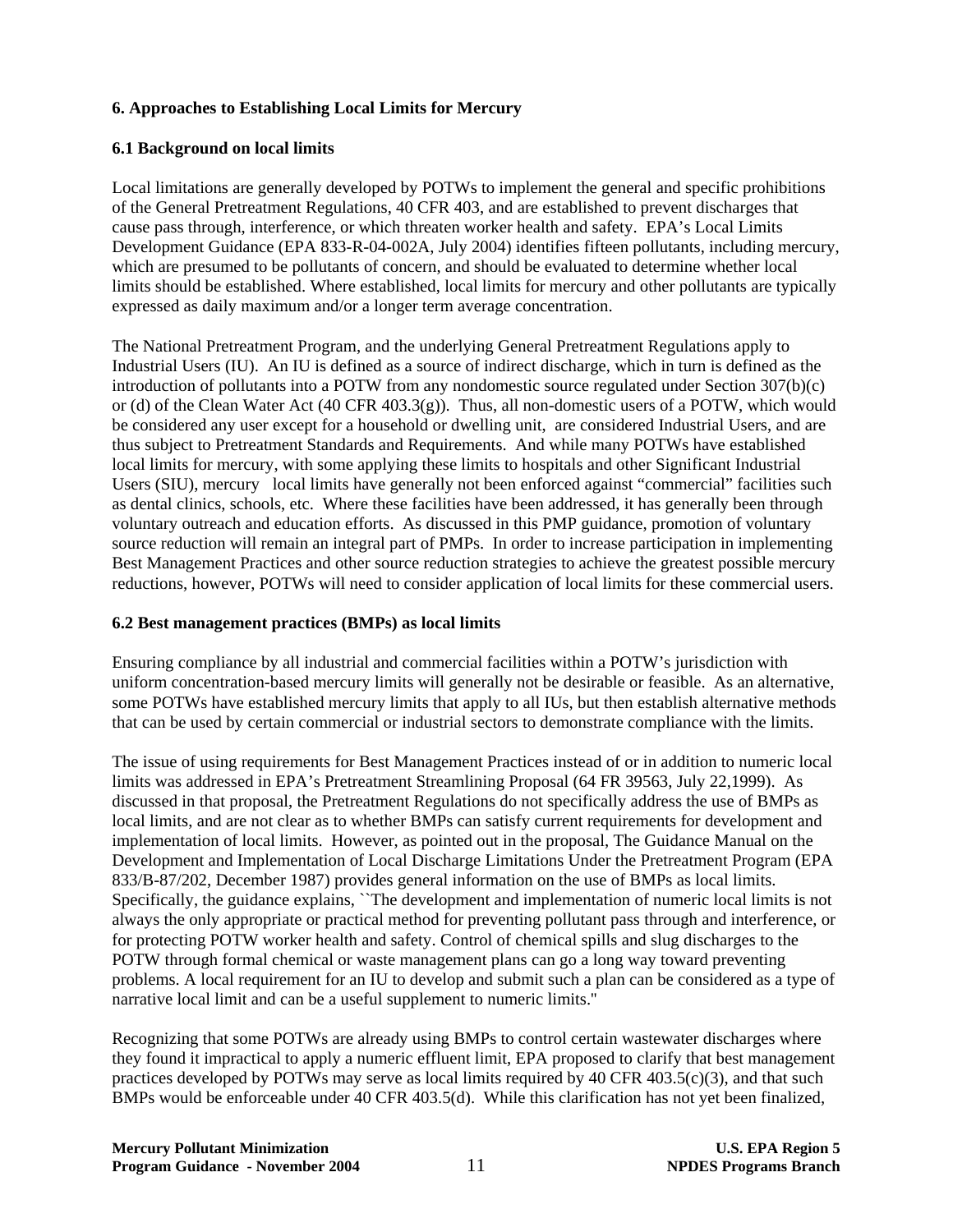U.S. EPA Region 5 believes that BMPs developed by POTWs to prevent pass through and interference would be considered enforceable local limits under 40 CFR 403.5(c), and supports this approach.

# **6.2.1 Sector-specific mercury BMPs**

With respect to mercury, some cities are implementing formal regulatory programs for controlling mercury discharges from dental facilities, which were identified in a 2002 Association of Metropolitan Sewerage Agency study as the largest source of mercury to evaluated POTWs (Mercury Source Control & Pollution Prevention Program Evaluation (March 2002). Voluntary and regulatory programs, along with case studies, are discussed in the Binational Toxics Strategy Mercury Workgroup report Options for Dental Mercury Reduction Programs: Information for State/Provincial and Local Governments (updated April 2004). In general, these programs focus on implementation by dental facilities of BMPs such as those adopted by the American Dental Association (ADA), as well as installation of amalgam separators. Amalgam separators are devices that remove amalgam from wastewater before it leaves the dental clinic. As pointed out in a video developed by the ADA and the Naval Institute for Dental and Biomedical Research entitled "Dental Amalgam and Best Management Practices"

[\(http://www.ada.org/prof/resources/topics/amalgam\\_bmp.as](http://www.ada.org/prof/resources/topics/amalgam_bmp.asp)p), the use of amalgam separators can substantially reduce levels of dental mercury that reach wastewater treatment plants, and studies in several communities where separators have been adopted have shown marked reduction in mercury levels in municipal wastewater treatment plant sludge.

To control potential mercury releases from schools, Indiana, like some other states, has adopted legislation prohibiting schools from using or purchasing most mercury commodities, compounds or equipment. Satisfaction of these state requirements or implementation of state programs for inventorying and elimination of mercury in schools could be incorporated into local requirements for schools. Likewise, hospitals and medical clinics could be required to implement BMPs adopted by the American Hospital Association.

# **6.3 Incorporating BMPs into the technical evaluation of local limits**

As discussed in the Pretreatment Streamlining proposal:

For BMPs to be considered local limits under 40 CFR 403.5(c), they must protect against pass through and/or interference. This will require the POTW to evaluate the BMPs during the technical evaluation of its local limits. During the technical evaluation for local limits, the POTW will determine the maximum allowable headworks loadings (MAHL) for pollutants of concern. This MAHL will then be allocated to the different contributing sectors of the service area, such as domestic loadings, commercial loadings, industrial loadings and a safety factor.

Based on these considerations, the POTW will decide how to control the different contributing sectors in order to protect against pass through and interference. Often the POTW simply allocates a portion of the loading to control industrial contributions; this is considered to be the maximum allowable industrial load (MAIL). The MAIL is then converted into the local limit which is often expressed as an across-the-board concentration applicable to all industrial sources or all "users of the POTW." This is not the only way local limits can be developed. Another option available to the POTW is to apply the MAIL to all industrial and commercial sources and to use a mixture of BMPs and numeric limits to control industrial and commercial sources of pollutants. Whatever the allocation scenario, the BMPs are developed by the POTW to protect against pass through and interference, and are local limits."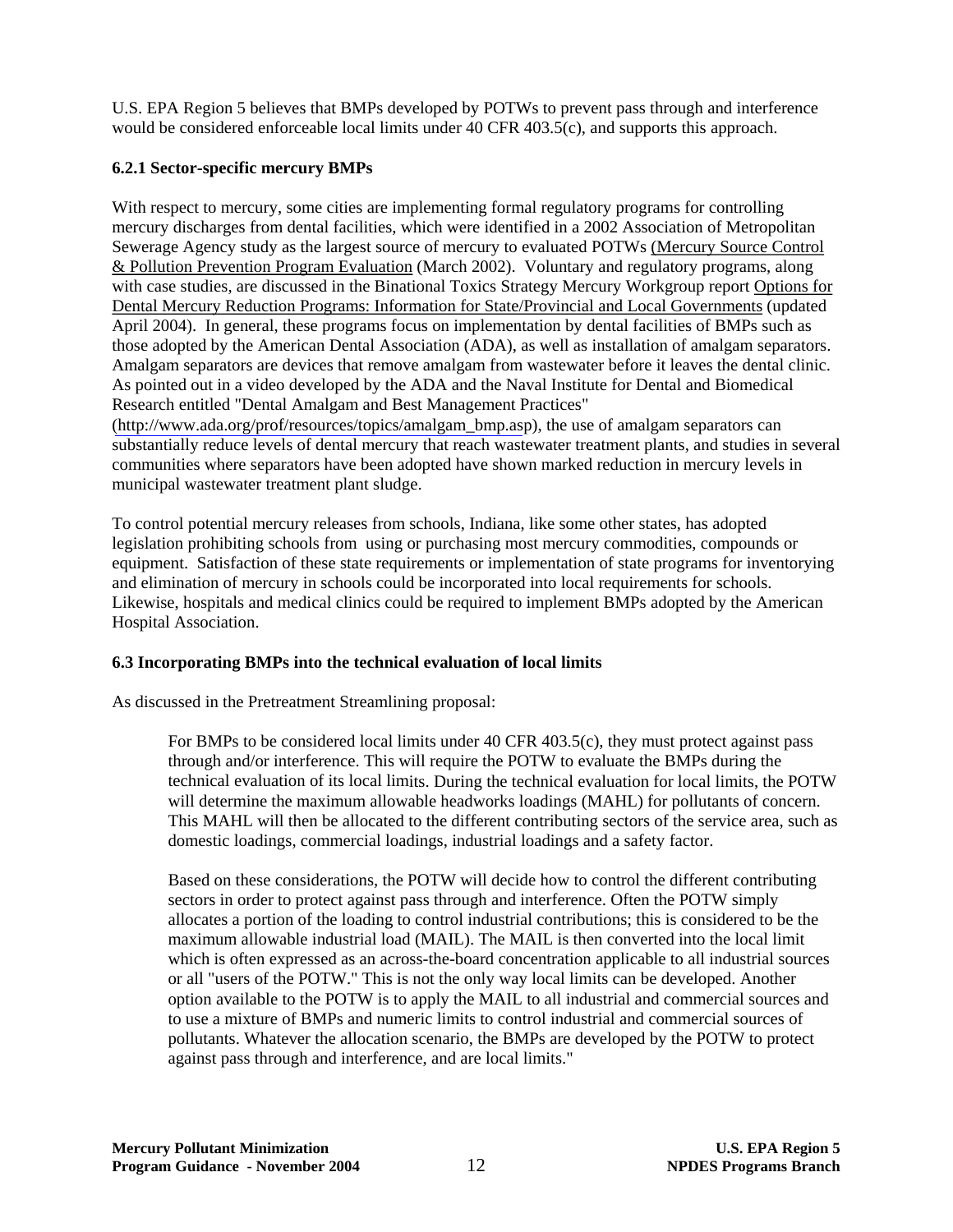Thus, POTWs providing for use of BMPs by certain commercial or industrial sectors as an enforceable alternative to numeric mercury limits will need to review the basis of their underlying numeric limits. What may previously have been considered "uncontrollable" loadings from commercial facilities may now be considered "controllable" loadings. The recharacterization would result in the shifting of loading from the domestic background to the MAIL. Under ordinary circumstances, POTWs using BMPs as local limits would be able to provide an evaluation that implementation of the numeric limit plus implementation of BMPs for specific sectors should result in the calculated MAIL being met.

Available data, however, indicates that mercury local limits calculations for many Great Lakes dischargers would result in negative local limits. In other words, the domestic loading alone may exceed the MAHL, leaving no allowable loading to allocate to commercial or industrial users. This is mainly a function of the estimated domestic loading (the mercury loading from an "average" person multiplied by the number of residents), and the water quality based effluent limit (WQBEL) (A report prepared for the Association of Metropolitan Sewerage Agencies utilized a value of 17.2 ug/day/person (Mercury Source Control & Pollution Prevention Program Evaluation (March 2002)). This situation will pose a significant challenge to POTWs responsible for developing technically based local limits that prevent pass through and interference, as well as the States that must approve these limits. One option for addressing this situation would be to set the local limit equal to the POTW's NPDES limit, adjusted for the mercury removal efficiency (which appears to be above 90 percent at most POTWs). Thus, if the WQBEL is 1.3 ng/l, the local limit would be between 13 and 26 ng/l  $(1.3 \text{ ng}/l / 1-.9= 13 \text{ ng}/l; 1.3 \text{ ng}/l / 1-.95=26 \text{ ng}/l)$ . The rationale in support of this approach is that facilities with such a limit would not be contributing to pass through. This approach appears to be more practical than other, even more stringent alternatives, and would serve as a clear incentive to meet BMPs instead of the numeric limit. Even under this approach, however, opportunities for reductions in mercury discharges may be very limited in some circumstances. Where a nondomestic user discharges above the local limit due primarily or entirely to mercury in sanitary waste, BMP requirements may not have an effect.

# **6.4 Structuring BMP-based limits**

There are a variety of ways to set mercury local limits, from establishment of uniform concentration limits, to setting technology-based limits based on achievability using certain practices or treatment technologies for different sectors. Regardless of how the numeric limit is established, the Ordinance could then provide users an alternative means of demonstrating compliance with the limit through the use of BMPs. To be considered enforceable local limits under 40 CFR 403.5(c), mercury BMPs developed by POTWs should include the common elements listed below. Depending on the sector being controlled, however, certain elements such as installation of treatment or prohibitions on practices, may not be applicable.

- Specific notice to affected users of requirements and enforceability
- Installation of treatment
- Requirements for or prohibitions on certain practices, activities or discharges
- Requirements for operation and maintenance of treatment units
- Reporting and records retention for O&M activities
- Certification and reporting of compliance
- Re-opener for a permit and local limits to be applied at the POTW's discretion
- Other requirements as determined by the POTW

As discussed above, dentists could be given the option of satisfying locally-imposed ordinance and/or permit requirements by installing an ISO 11143 approved amalgam separator, and complying with other BMPs established under the Ordinance. Compliance in such cases would be determined by review of certifications by facilities that they are satisfying those requirements, and/or by random inspections and records review by the POTW. Under this approach, those choosing not to install this equipment or follow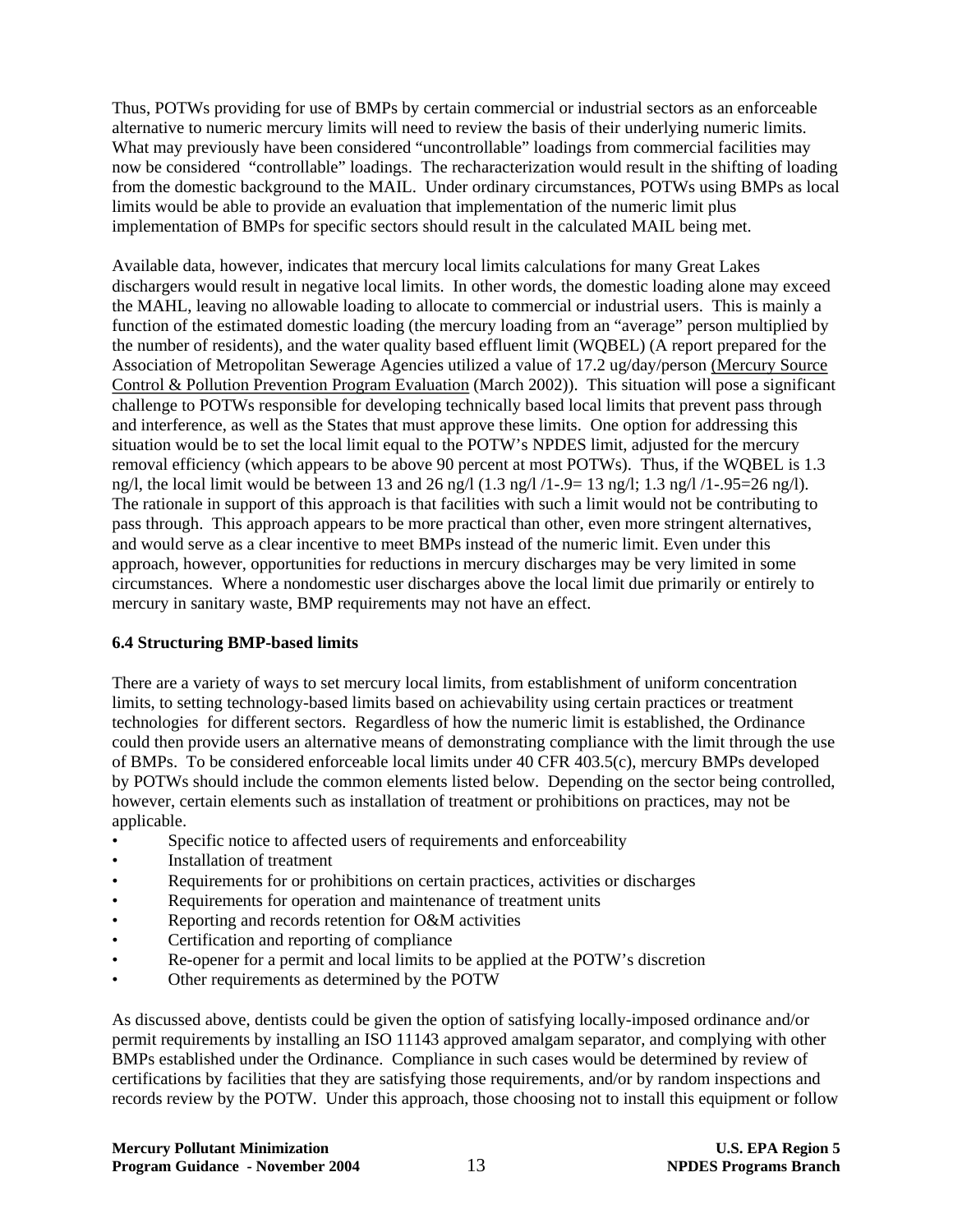the BMPs should be required by the Ordinance to obtain a permit within a specified time frame, and monitor and report their compliance with the numeric limit. The POTW would also determine compliance by these facilities with the numeric limit through traditional wastewater sampling.

Similarly, hospitals, schools and potentially even Significant Industrial Users could be allowed to implement BMPs specific to their sectors as an alternative to demonstrating compliance with a numeric local limit.

#### **6.5 Timing of local limit evaluations**

Normally, POTWs with Pretreatment Programs are required to conduct technical local limit evaluations within six to twelve months from the effective date of NPDES permit reissuance. In the case of mercury, the evaluation may be significantly influenced by information generated in the course of the PMP development process. Thus, we recommend requiring mercury local limit re-evaluations to be provided subsequent to submittal of PMP plans, although the plans should include the municipality's intentions and a schedule for data collection and proposal of revised numeric limits. Where a POTW plans on using BMP-based limits, the plan should also include a schedule for revising the Sewer Use Ordinance.

## **References**

1. Pollutant Minimization Programs Guidance, Ohio Environmental Protection Agency, Division of Surface Water, August 13, 1998,<http://www.epa.state.oh.us/dsw/guidance/guidance.html>

2. The Use of Best Management Practices (BMPs) as Industrial Local Pretreatment Limits, Ohio Environmental Protection Agency, Division of Surface Water, August 13, 1998, [http://www.epa.state.oh.us/dsw/guidance/guidance.html.](http://www.epa.state.oh.us/dsw/guidance/guidance.html)

3. Municipal Mercury Pollutant Minimization Program (Mercury PMP), Wisconsin Department of Natural Resources, Bureau of Water [http://www.dnr.state.wi.us/org/caer/cea/mercury/index.htm.](http://www.dnr.state.wi.us/org/caer/cea/mercury/index.htm)

4. Procedure for Reviewing Pollutant Minimization Programs, Michigan Department of Environmental Quality, Surface Water Quality Division, August 2002. Please contact Grace Scott, Pretreatment Coordinator, at 517/335-4107.

5. Mercury Source Control & Pollution Prevention Program Evaluation- Final Report, Association of Metropolitan Sewerage Agencies, March 2002.

# **Websites**

### **General Mercury:**

<http://www.epa.gov/Region5/air/mercury/mercury.html>

### **Medical Mercury:**

<http://www.h2e-online.org>

[http://www.michigan.gov/deq/0,1607,7-135-3585\\_4127\\_4175-35423--,00.html](http://www.michigan.gov/deq/0,1607,7-135-3585_4127_4175-35423--,00.html)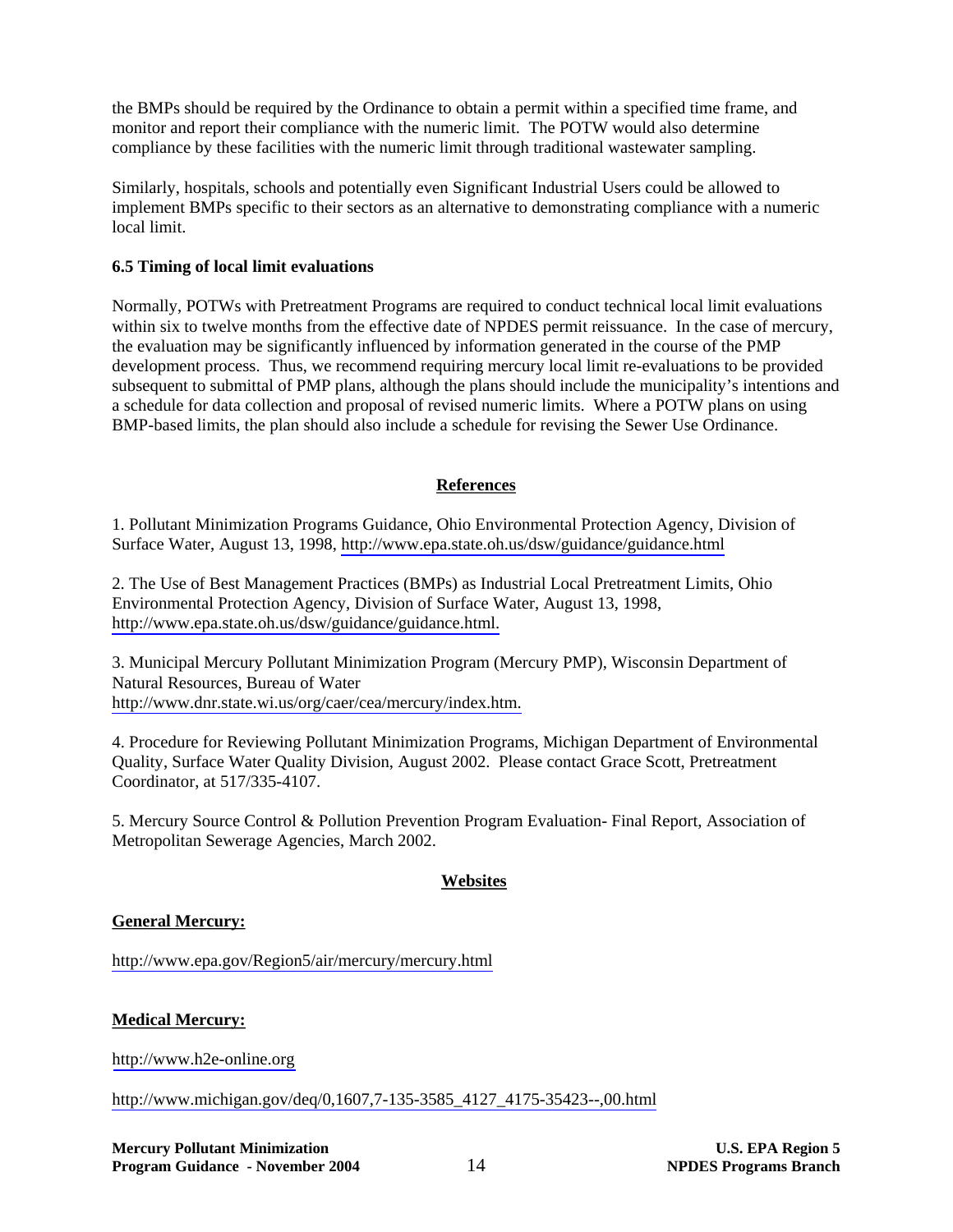### **Dental Mercury:**

American Dental Association Best Management Practices, and "Dental Amalgam and Best Management Practices" (Video), American Dental Association and the Naval Institute for Dental and Biomedical Research [http://www.ada.org/prof/resources/topics/amalgam\\_bmp.asp](http://www.ada.org/prof/resources/topics/amalgam_bmp.asp)

<http://www.dentalmercury.com>

Options for Dental Mercury Reduction Programs: Information for State/Provincial and Local Governments, A Report of the Binational Toxics Strategy Mercury Workgroup Co-Chairs <http://www.epa.gov/region5/air/mercury/dentaloptions3.pdf>

Evaluation of Amalgam Removal Equipment and Dental Clinic Loadings to the Sanitary Sewer, Metropolitan Council Environmental Services and Minnesota Dental Association, December 21, 2001. <http://delta-institute.org/pollprev/mercury/linkfiles/Separator%20Comparison%20Chart.htm>

### **Schools:**

<http://www.mercuryinschools.uwex.edu>

## **General Public:**

<http://www.epa.gov/mercury/>

North Carolina Division of Pollution Prevention and Environmental Assistance <http://www.p2pays.org/mercury/>

### **General Industry:**

<http://www.nwf.org/nwfWebAdmin/binaryVault/mercuryproducts.pdf>

<http://www.state.me.us/dep/mercury/lcspfinal.pdf>

### **Dairy manometers:**

<http://www.dnr.state.wi.us/org/caer/cea/mercury/program.htm#Dairy>

<http://www.deq.state.mi.us/documents/deq-ead-p2-ag-richro.pdf>

### **Wastewater Treatment Plants:**

<http://delta-institute.org/pollprev/mercury/mercury.php>

<http://delta-institute.org/pollprev/mercury/selfassess.php>